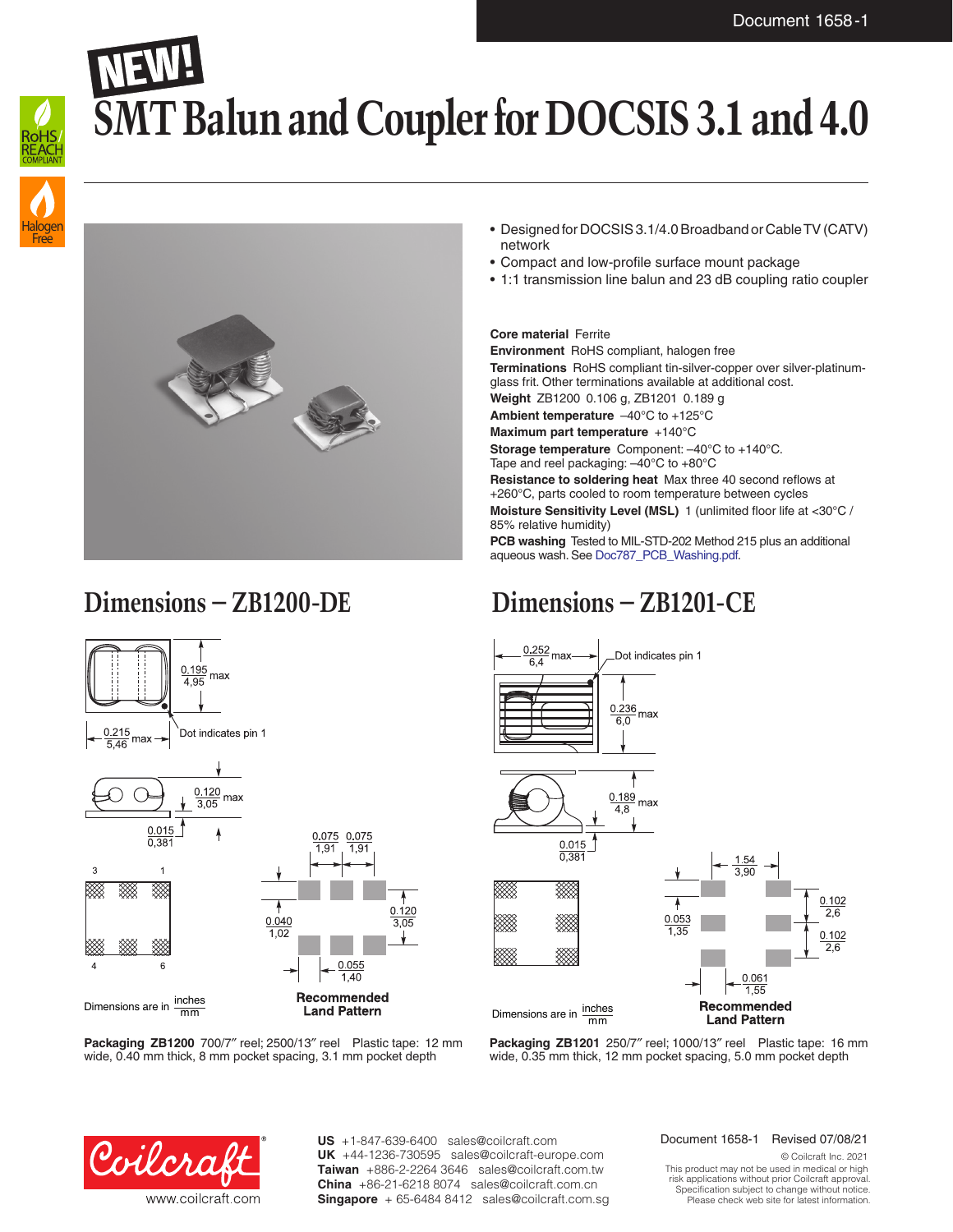

Halogen Free

# **SMT Balun for DOCSIS 3.1 and 4.0 –ZB1200-DE**

| Part<br>number <sup>1</sup> | Impedance<br>ratio<br>pri:sec | <b>Bandwidth</b><br>(MHz) | <b>Insertion</b><br>loss max<br>(dB) | $L$ min <sup>2</sup><br>$(\mu H)$ | $DCR$ max <sup>3</sup><br>(mOhm) | Input<br><b>Power max</b><br>(W) |
|-----------------------------|-------------------------------|---------------------------|--------------------------------------|-----------------------------------|----------------------------------|----------------------------------|
| ZB1200-DE                   | l : 1                         | $0.1 - 2500$              | 0.6                                  | 30                                | 65                               | 1.5                              |

1. When ordering, please specify **packaging** code:<br>
<br> **Schematic** 

**ZB1200-DEC**

**Termination: E** = RoHS compliant tin-silver-copper over silver-platnum-glass frit.

Special order: **S** = non-RoHS tin-lead (63/37).

- **Packaging: C** = 7″ machine-ready reel. EIA-481 embossed plastic tape (700 parts per full reel). Quantities less than full reel available: in tape (not machine ready) or with leader and trailer (\$25 charge).
	- **D** = 13″ machine-ready reel. EIA-481 embossed plastic tape (2500 parts per full reel). Factory order only, not stocked.
- 2. Inductance measured per winding (pins 1-6, 1-4, 3-6) at 100 kHz, 0.1V, 0 Adc on an Agilent/HP 4192 or equivalent.

3. DCR measured per winding (pins 1-6, 1-4, 3-6) on a micro-ohmmeter.

4. Electrical specifications at 25°C. Measurements are referenced to 50 Ohms.

Refer to Doc 362 "Soldering Surface Mount Components" before soldering.





**US** +1-847-639-6400 sales@coilcraft.com +44-1236-730595 sales@coilcraft-europe.com **UK** +886-2-2264 3646 sales@coilcraft.com.tw **Taiwan** +86-21-6218 8074 sales@coilcraft.com.cn **China** Singapore + 65-6484 8412 sales@coilcraft.com.sg

#### Document 1658-2 Revised 07/08/21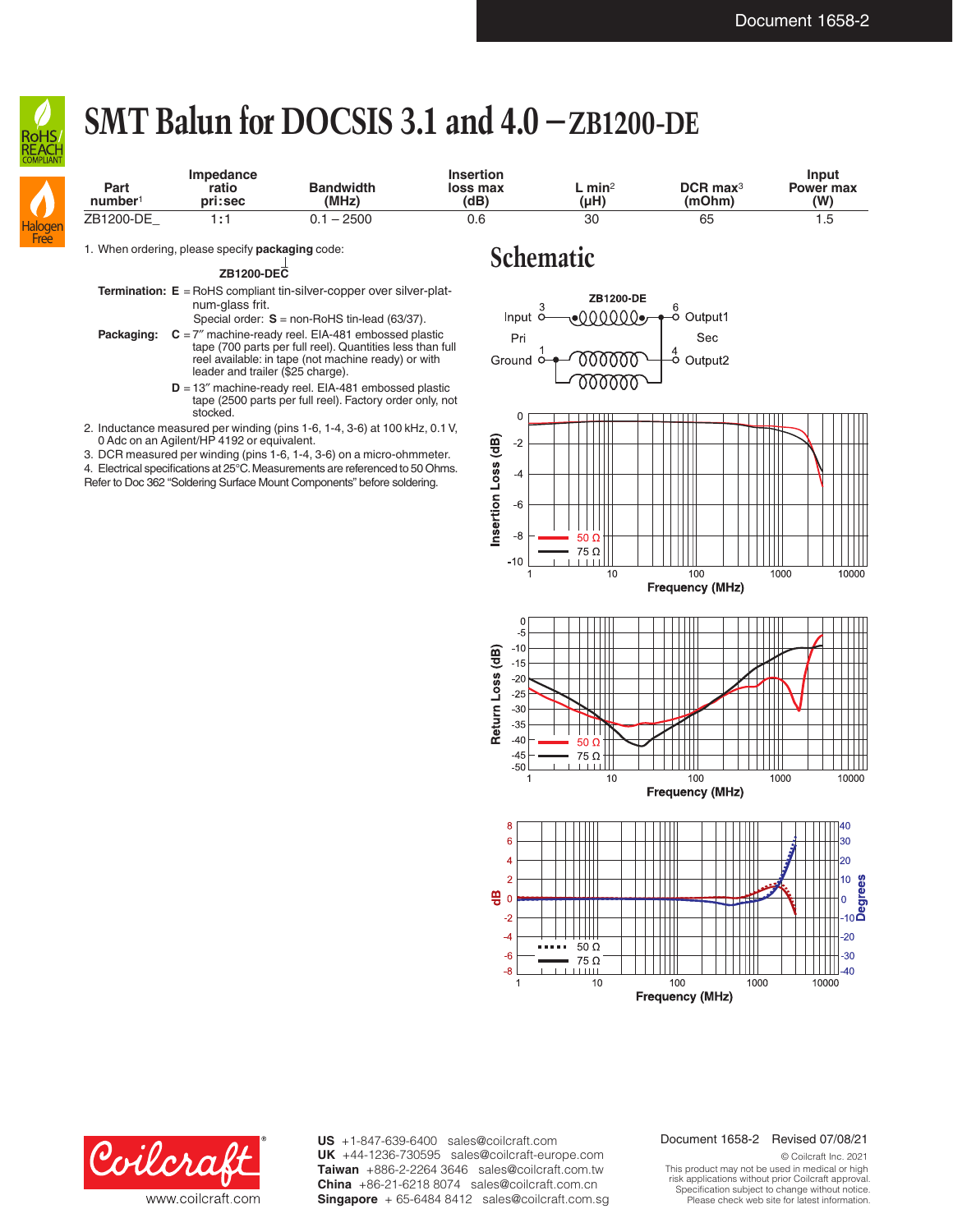

Free

# **SMT Coupler for DOCSIS 3.1 and 4.0 –ZB1201-CE**

| <b>CONFLIMNI</b> | Coupling                    |               | <b>Insertion</b>          | <b>Pins 1-6. Pins 3-4</b> |             | <b>Pins 2-4. Pins 2-6</b>        |                | Input                            |                  |
|------------------|-----------------------------|---------------|---------------------------|---------------------------|-------------|----------------------------------|----------------|----------------------------------|------------------|
| Haloger          | Part<br>number <sup>1</sup> | ratio<br>(dB) | <b>Bandwidth</b><br>(MHz) | loss max<br>(dB)          | min<br>(uH) | $DCR$ max <sup>3</sup><br>(mOhm) | . minʻ<br>(uH) | $DCR$ max <sup>3</sup><br>(mOhm) | Power max<br>(W) |
|                  | ZB1201-CE                   | 23            | 1.2 – 2500                | 0.3                       | 0.012       | 23                               | 2.7            | 145                              | . .5             |

1. When ordering, please specify **packaging** code:

**ZB1201-CEC**

**Termination: E** = RoHS compliant tin-silver-copper over silver-platnum-glass frit.

Special order: **S** = non-RoHS tin-lead (63/37).

- **Packaging:**  $C = 7$ <sup>"</sup> machine-ready reel. EIA-481 embossed plastic tape (700 parts per full reel). Quantities less than full reel available: in tape (not machine ready) or with leader and trailer (\$25 charge).
	- **D** = 13″ machine-ready reel. EIA-481 embossed plastic tape (2500 parts per full reel). Factory order only, not stocked.

2. Inductance measured per winding at 100 kHz, 0.1V, 0 Adc on an Agilent/HP 4192 or equivalent.

3. DCR measured per winding on a micro-ohmmeter.

4. Electrical specifications at 25°C. Measurements are referenced to 50 Ohms. Refer to Doc 362 "Soldering Surface Mount Components" before soldering.

## **Schematic**





**US** +1-847-639-6400 sales@coilcraft.com +44-1236-730595 sales@coilcraft-europe.com **UK** +886-2-2264 3646 sales@coilcraft.com.tw **Taiwan** +86-21-6218 8074 sales@coilcraft.com.cn **China** Singapore + 65-6484 8412 sales@coilcraft.com.sg

#### Document 1658-3 Revised 07/08/21